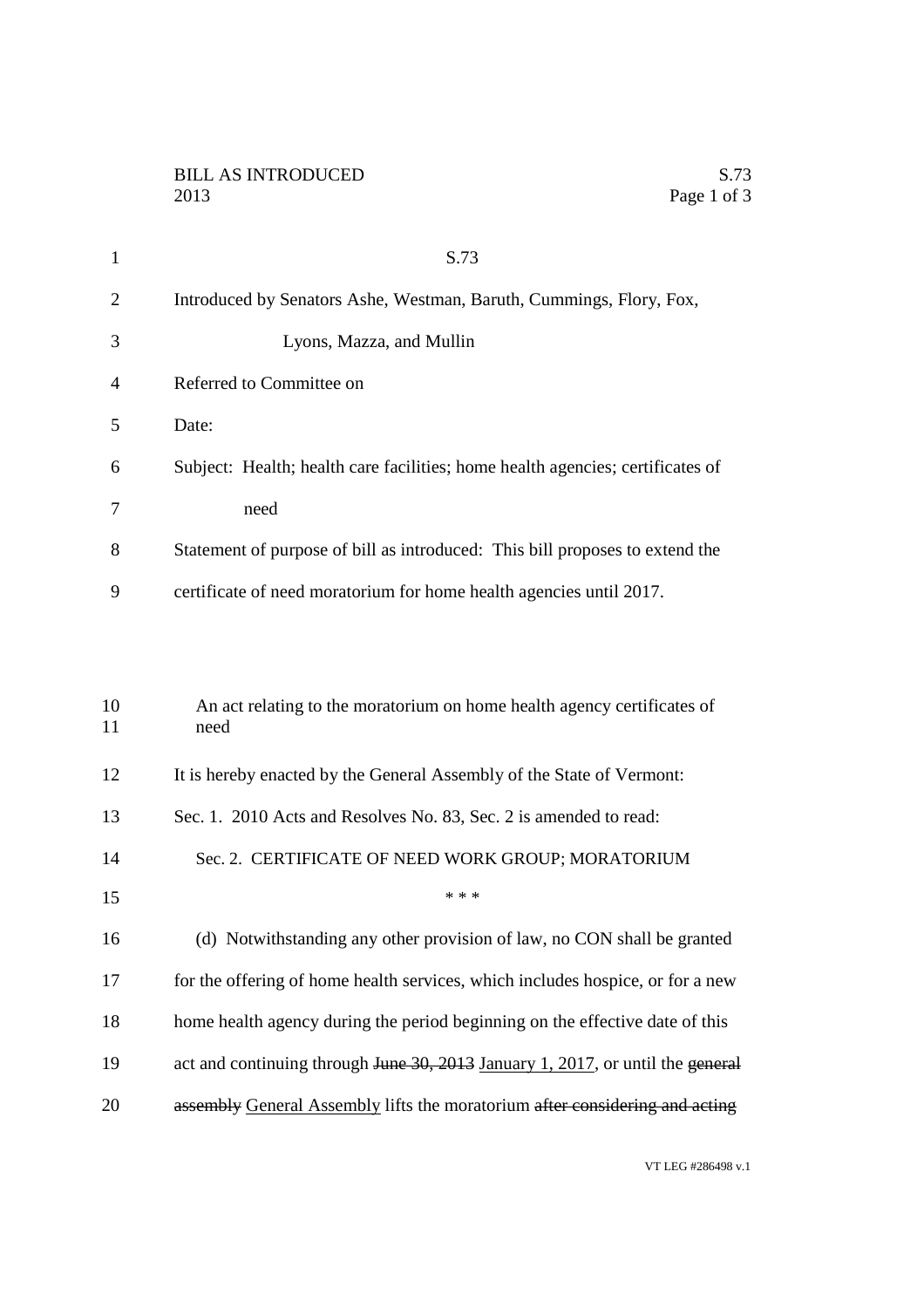1 on the work group's recommendations as it deems appropriate, whichever occurs first; provided, however, that the moratorium established pursuant to2 this subsection shall not apply to a continuing care retirement community that has been issued a certificate of authority.4 (e) Notwithstanding the moratorium established in subsection (d) of this5 section, a CON application for a new home health agency may be considered6 7 and granted during the moratorium if the commissioners of banking, insurance, 8 securities, and health care administration Green Mountain Care Board and of 9 disabilities, aging, and independent living the Commissioner of Disabilities, 10 Aging, and Independent Living have each first certified that a serious and substantial lack of access to home health services exists in a particular county11 12 and the agencies presently serving that county have been given notice and a reasonable opportunity to either challenge that certification or remediate the13 14 problem. (f) Nothing in this section shall be construed to prevent existing home15 16 health agencies from seeking approval from the department of banking, 17 insurance, securities, and health care administration Green Mountain Care 18 Board or of disabilities, aging, and independent living the Department of 19 Disabilities, Aging, and Independent Living to expand or contract their designated geographical regions or from merging.20